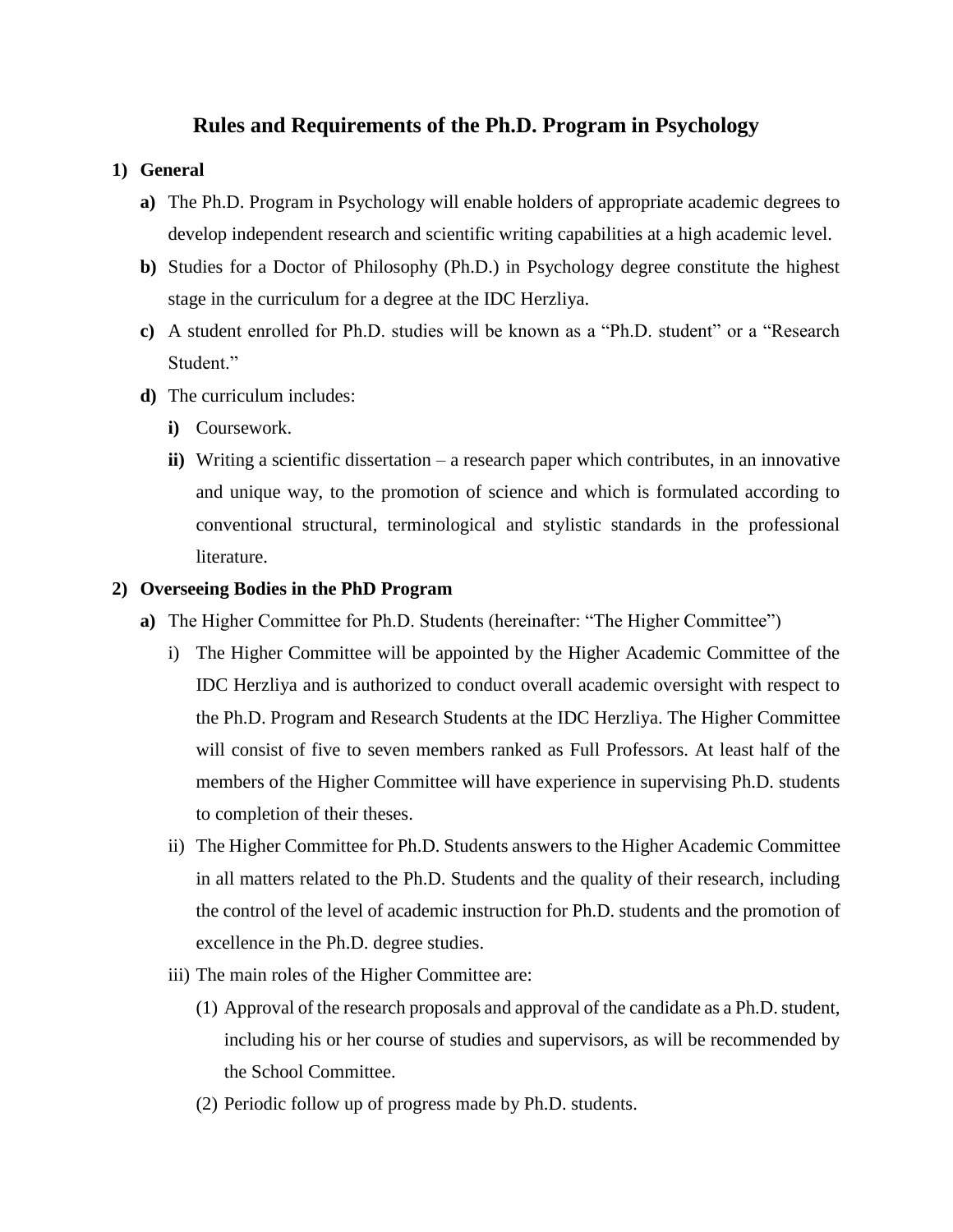- (3) Termination of the studies of a Ph.D. student.
- (4) Appointment of reviewers for Ph.D. dissertations.
- (5) Approval of a Ph.D. dissertation, following external review and a positive recommendation from the School Committee.
- (6) Recommendations for changes in the Rules and Requirements for Ph.D. Students and determining ongoing work procedures.
- b) Baruch Ivcher School of Psychology Committee for Ph.D. Students (hereinafter: "The School Committee")
	- i) The School Committee is responsible for advanced studies at the Baruch Ivcher School of Psychology at IDC Herzliya.
	- ii) The main roles of the School Committee are:
		- (1) Making recommendations to the Higher Committee in the matter of the enrollment of students for Ph.D. degree studies at the Baruch Ivcher School of Psychology.\
		- (2) Making recommendations to the Higher Committee with respect to the subjects of dissertation proposals, research programs, or, as the case may be, supervisors and reviewers.
		- (3) Ongoing monitoring of the course of studies of the Ph.D. students at the Baruch Ivcher School of Psychology, through receiving ongoing reports from the supervisor/s.
		- (4) Designing the course studies curriculum in coordination with the supervisors.
		- (5) Approving financial support to Ph.D. Students.
	- iii) Five faculty members of the Baruch Ivcher School of Psychology will serve on the Committee, chaired by a faculty member at the rank of Full Professor. At least half of the members of the School Committee will have expertise in supervising theses to completion. In discussions regarding Ph.D. students whose paper is interdisciplinary, a faculty member from the relevant discipline, who ranks, at minimum, as an Associate Professor, will join the committee, ad hoc.
	- iv) The tenure of a member of the Higher Committee and/or the School Committee will be for a term of five years, for up to two successive terms. Should a member be unable to serve or retire from the Committee, another member will be appointed in his stead.
- c) Supervisors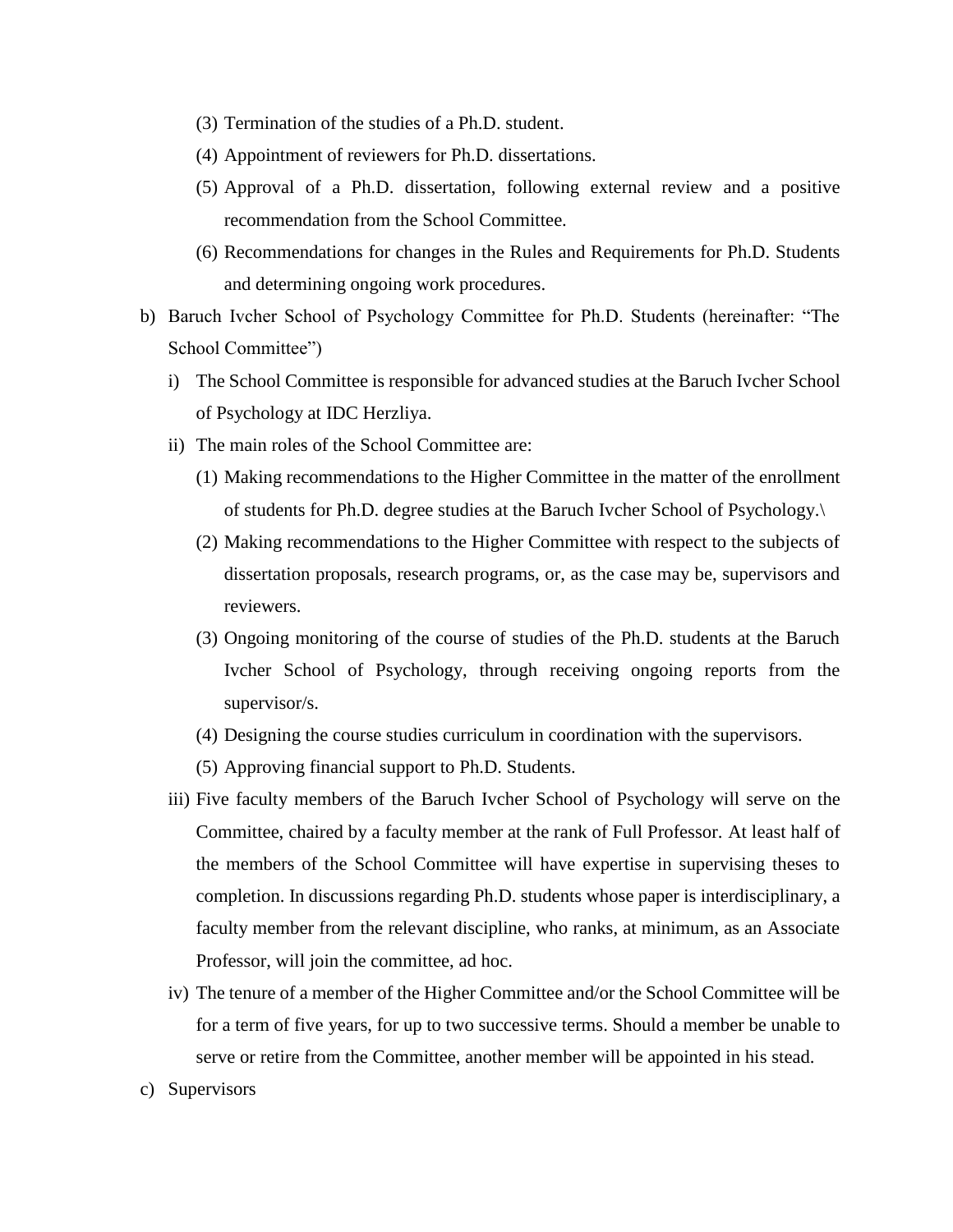- i) Supervisors will be drawn from the faculty of the Baruch Ivcher School of Psychology, being of a ranking of at least Senior Lecturer. Under exceptional circumstances, the School Committee can, with the approval of the Higher Committee, recommend a retired faculty member as a sole supervisor.
- ii) Joint Supervisor: Insofar as circumstances dictate, an additional supervisor will be appointed. Any faculty member of the school who qualifies to serve as a sole supervisor, can be appointed as a joint supervisor. Likewise, any faculty member of any other school at the IDC Herzliya, or any faculty member from a recognized academic institution in Israel or abroad, of a ranking of at least Senior Lecturer, can serve as a joint supervisor, as well as a retired faculty member whose field of expertise is relevant to the Ph.D. dissertation.
- iii) Main Roles of a Supervisor:
	- (1) Providing advice at the planning and execution stages of the study.
	- (2) Approving the research proposal prior to submitting it to the School Committee.
	- (3) Ongoing communications with the Ph.D. student during the course of the Ph.D. studies, and meeting regularly with the student during preparation of the proposal, collection of data, analysis, and writing of the dissertation.
	- (4) Authorization and tracking of the Ph.D. student's progress reports and the submission thereof to the School Committee and the Higher Committee.
	- (5) Authorization for the submission of a final version of the Ph.D. dissertation for review.
	- (6) Submitting a recommendation to the School Committee regarding the appointment of reviewers to assess the Ph.D. Dissertation.
	- (7) Reviewing of the Ph.D. dissertation.
	- (8) Providing a recommendation to the School Committee, pursuant to the considered opinion of the dissertation reviewers, with respect to the approval of the dissertation or regarding revisions.
	- (9) Assistance in and overseeing revisions, amendments or supplements to the Ph.D. dissertation, pursuant to the opinion of the dissertation reviewers, and authorization of the execution thereof.
- iv) Replacement of a Supervisor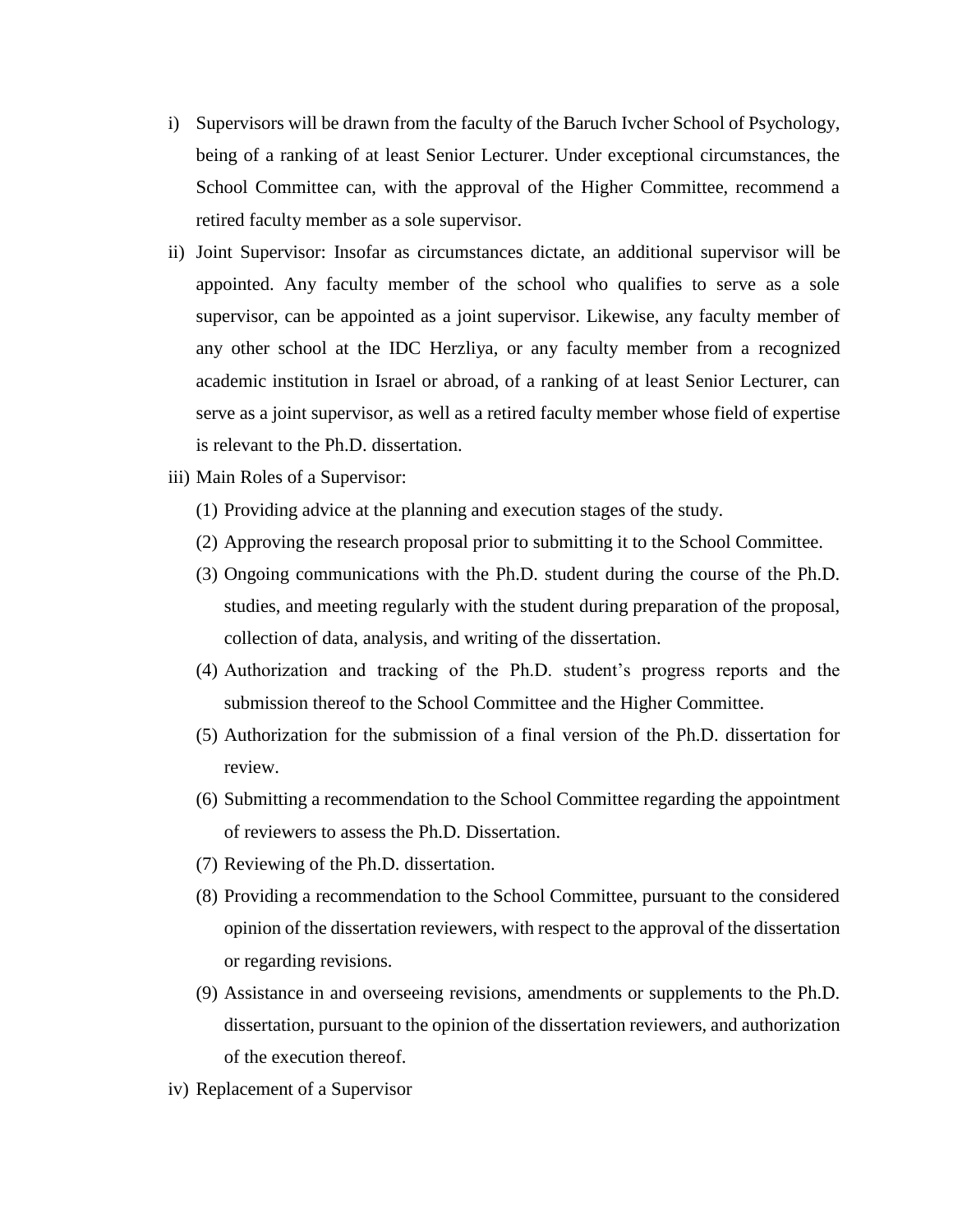- (1) The School Committee will consider the replacement of a supervisor in the following cases:
	- (a) Preclusion, demise of the supervisor or the absence of one of the supervisors from Israel in a manner which does not facilitate proper ongoing advising.
	- (b) One of the supervisors requests that his or her appointment as a supervisor be withdrawn.
	- (c) A student requests that the supervisor be replaced.
	- (d) Insofar as practically feasible, the School Committee will request written input from the current supervisor and from the intended supervisor.
	- (e) The School Committee will submit recommendations regarding this matter to the Higher Committee.
- v) Advisory Committee
	- (1) The student's supervisor will propose, and the School Ph.D. Committee will appoint, an Advisory Committee, consisting of the supervisor, one additional IDC faculty member, and one external adviser from another academic institution of a ranking of at least Senior Lecturer.
	- (2) The initial role of the Advisory Committee will be provide guidance in the student's preparation of the dissertation proposal. The student will submit the proposal draft to the Advisory Committee, receive their input, and revise the proposal to the satisfaction of the Advisory Committee before its submission to the School Committee.
	- (3) Following approval of the dissertation proposal, the student will provide annual updates (in writing and orally in a yearly meeting) to the Advisory Committee until the completion of the dissertation.
	- (4) The Advisory Committee will provide the student and the School Committee with an annual written progress evaluation until the completion of the dissertation.
- vi) Reviewers of the Ph.D. Dissertation
	- (1) The Ph.D. dissertation will be reviewed by at least four reviewers:
		- (a) The dissertation supervisor.
		- (b) Two members of the Advisory Committee (one internal and one external).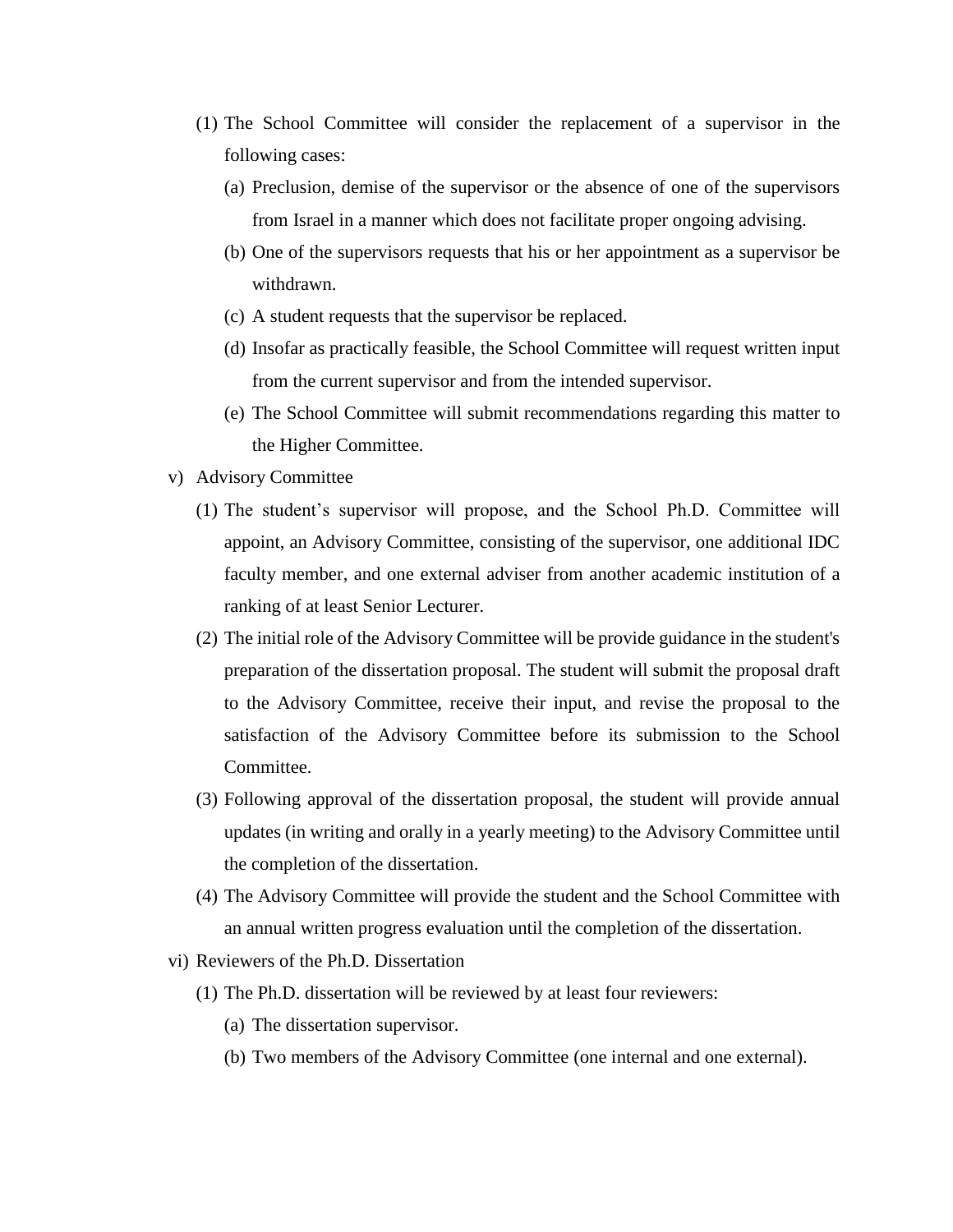- (c) One additional external reviewer in the field of the study from other academic institutions, of a ranking of at least Senior Lecturer.
	- (i) The appointment of the second external reviewer will be made by the Higher Committee, through consultation with the School Committee and with the dissertation supervisor.
	- (ii) A person whose relationship with the student poses a possibility of a conflict of interests, including due to family or business relations, cannot be appointed as a reviewer.
- (2) The duties of the reviewers are:
	- (a) To assess the dissertation, including, in the case of unique distinction, determining that the grade of the dissertation will be "Excellent."
	- (b) The reviewer can approve the dissertation as complying with the requirements of awarding a Ph.D. degree, or to require changes be made to it, or to determine that the dissertation does not comply with the requirements of a dissertation.
	- (c) To submit their considered opinion to the School Committee no later than three months after receiving the dissertation. Should this three month period overlap with the summer recess, the reviewer will be granted a one month extension.
	- (d) When a revised dissertation has been submitted following the reviews, the reviewers will assess the revised dissertation within two months.
	- (e) Should the reviewer not meet the deadlines laid down for reviewing, the Higher Committee may replace him/her.

### 3) **Registration and Admission**

- a) Registration
	- i) Those wishing to register for Ph.D. degree studies, will submit, together with an application form, original copies of their academic diplomas as well as an original document indicating the final weighted grade for the stated degrees, a preliminary research goal statement, preliminary agreement by a member of the faculty to supervise the candidate, and two letters of recommendation. Candidates applying to the Regular Track who have written a Master's thesis will submit it and will produce an original confirmation with respect to the grade awarded to the thesis.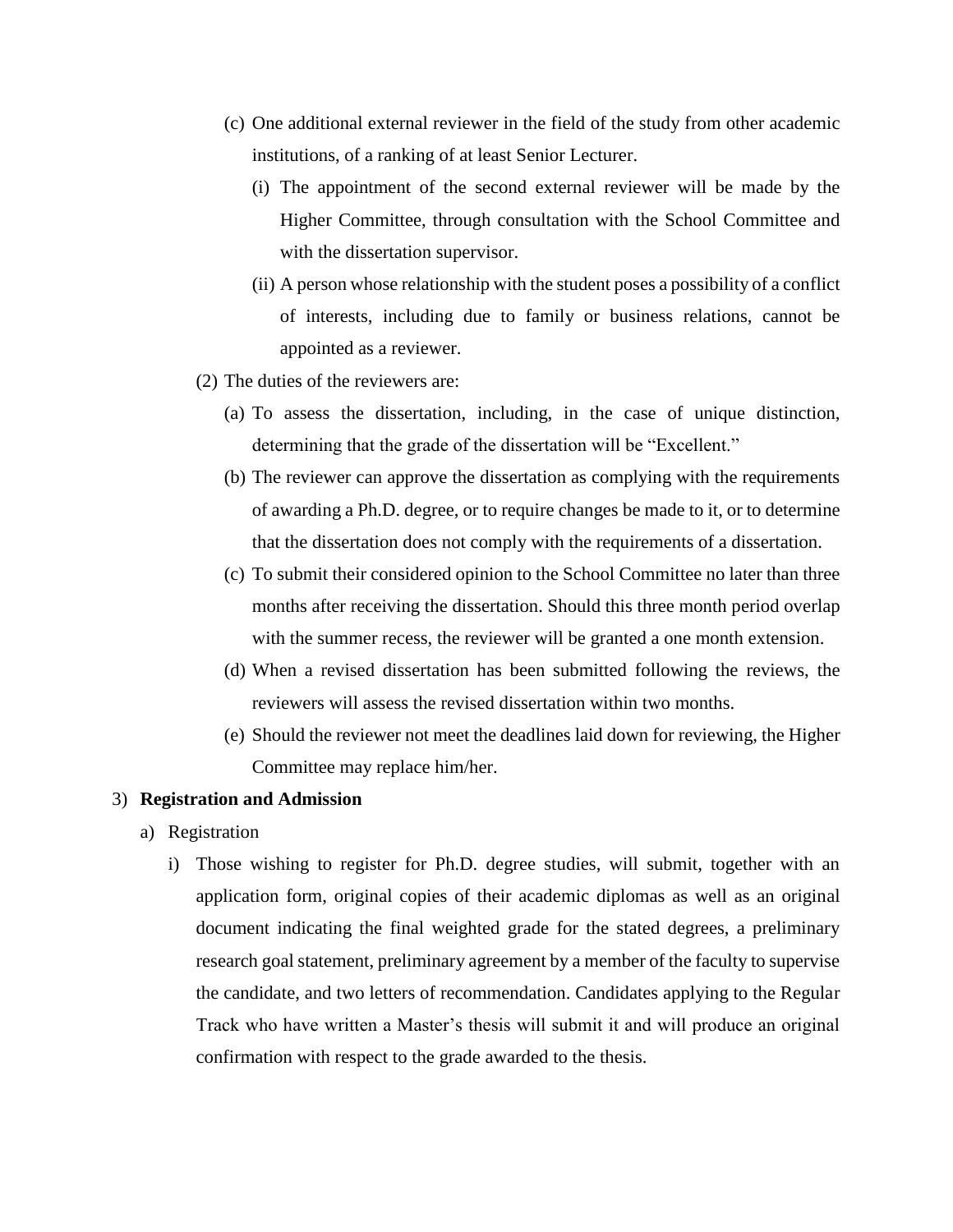- ii) The general rules of registration will be as detailed in the Registration and Admission brochure.
- b) Terms and Conditions for Admission
	- i) Candidates who will comply with the terms and conditions of one of the admissions tracks detailed below and will satisfy the School Committee that they have research capability at the level required of IDC Herzliya Ph.D. Students, will be recommended by the School Committee to be admitted as "Research Students".
	- ii) *The Regular Track -* Candidates holding a Master's Degree (M.A.) in psychology with a thesis, with a grade of at least 88 and a thesis grade of at least 90, are eligible to apply to the Regular Track.
	- iii) *M.A. Graduates Without a Thesis -* Applicants who completed M.A. studies in psychology without a thesis with an average grade of at least 88 will be eligible to register for complementary studies towards the Ph.D. in Psychology. These studies will include:
		- (1) Complementary studies of 12 credits comprising courses from Stage 1 of the Ph.D. program (as described in Sections 9(b)-(c) below). To be considered further for Ph.D. studies the student must achieve an average grade of at least 88 in these courses.
		- (2) Writing a paper equivalent in quality and scope to a thesis with a grade of at least 90, as evaluated by an external reader. This paper may later be integrated into the student's dissertation.
		- (3) A student who meets these requirements will be eligible to continue in the Ph.D. Program in Psychology in the Regular Track.
	- iv) *Students Holding a Graduate Degree in a Another Field Relevant to the Planned Research -* In special cases, the School Committee may consider the candidacy of students holding a graduate degree in a field related to psychology (e.g.., biology, social work, criminology) relevant to the proposed topic of research of the candidate. These students will be admitted if their average grade in graduate studies is at least 88 and their thesis grade is at least 90. These students will be considered as being enrolled in the Regular Track. An individual program of supplementary studies in psychology will be proposed by the candidate's supervisor subject to approval by the Ph.D. Committee,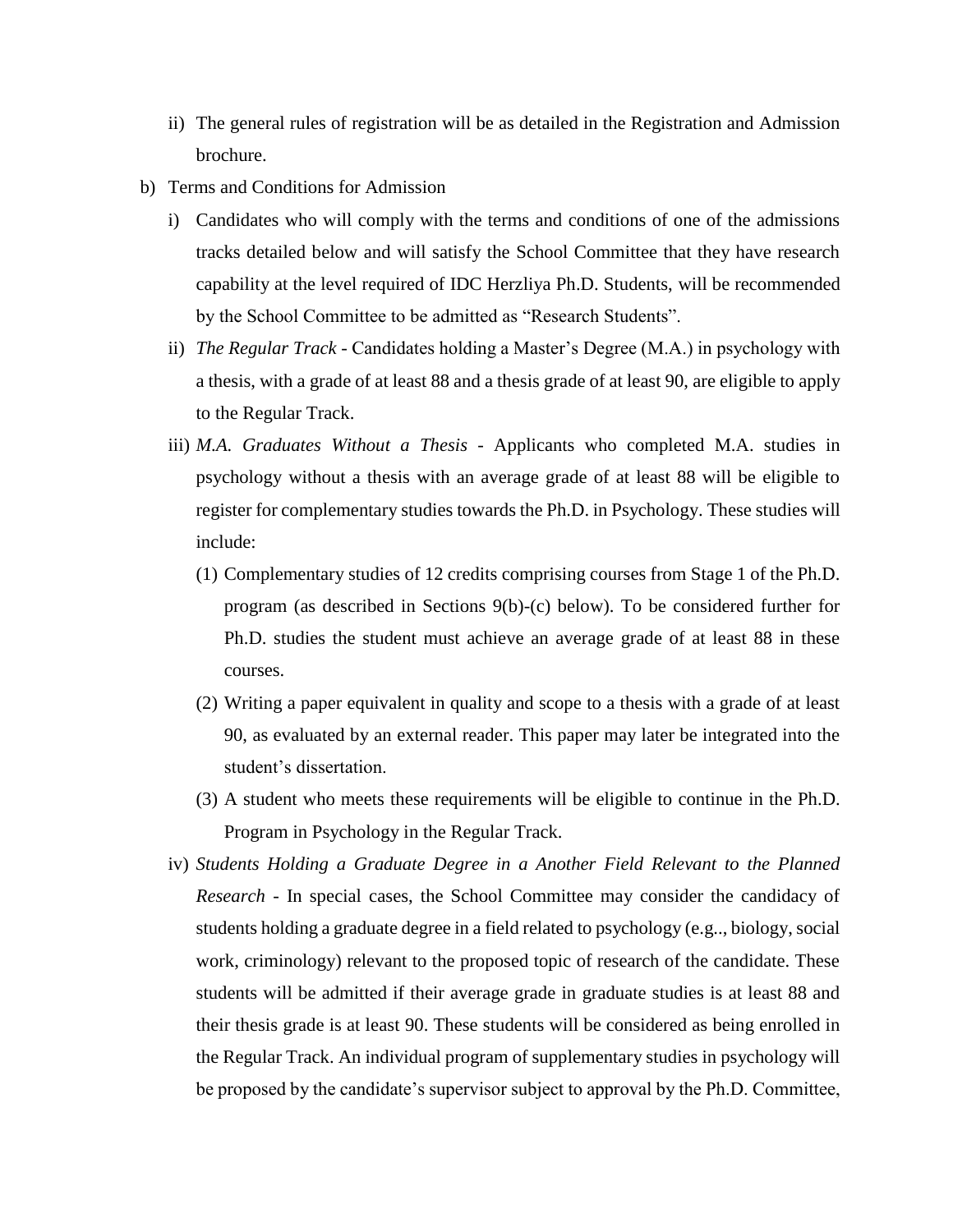to be completed with a minimum grade of 88, before the commencement of Ph.D. courses of the Regular Track.

- v) *Direct Track -* At this stage of the program, a direct track for the Ph.D. will not be offered. In the future if this track will be offered, regulations regarding admission will be appended to these regulations.
- c) Enrollment
	- i) The School Committee will consider and recommend enrolling a Ph.D. student in light of the information and recommendations submitted to it.
	- ii) The School Committee will consider all the candidate's record and achievements, including the quality of the M.A. thesis and articles and papers of academic value written by the candidate (if applicable). The School Committee may call the candidate for a personal interview before the School Committee or before any of its members.
	- iii) In exceptional cases, the School Committee may approve a deviation from the minimum grade of an undergraduate degree or of a graduate degree by no more than 3 points, if the candidate has published scientific publications of high quality.
	- iv) A student whose enrollment is recommended by the School Committee and approved by the Higher Committee will become a Stage 1 Ph.D. student.

### 4) **Program of Studies**

- a) Coursework
	- i) The overall scope of required coursework will amount to 12 credits in the Regular Track, with additional coursework required for the other admissions tracks described in Section 3(b)iii.
	- ii) Course studies will consist of:
		- (1) *Advanced research and statistical methods workshop for Ph.D. students* (2 credits).
		- (2) *Doctoral research seminar* (0 credits).
		- *(3) Psychology in the 21st Century (2 credits)*
		- (4) *Research publication and meta-analytics workshop* (2 credits).
		- (5) *Neuroscience methods in psychological research* (2 credits)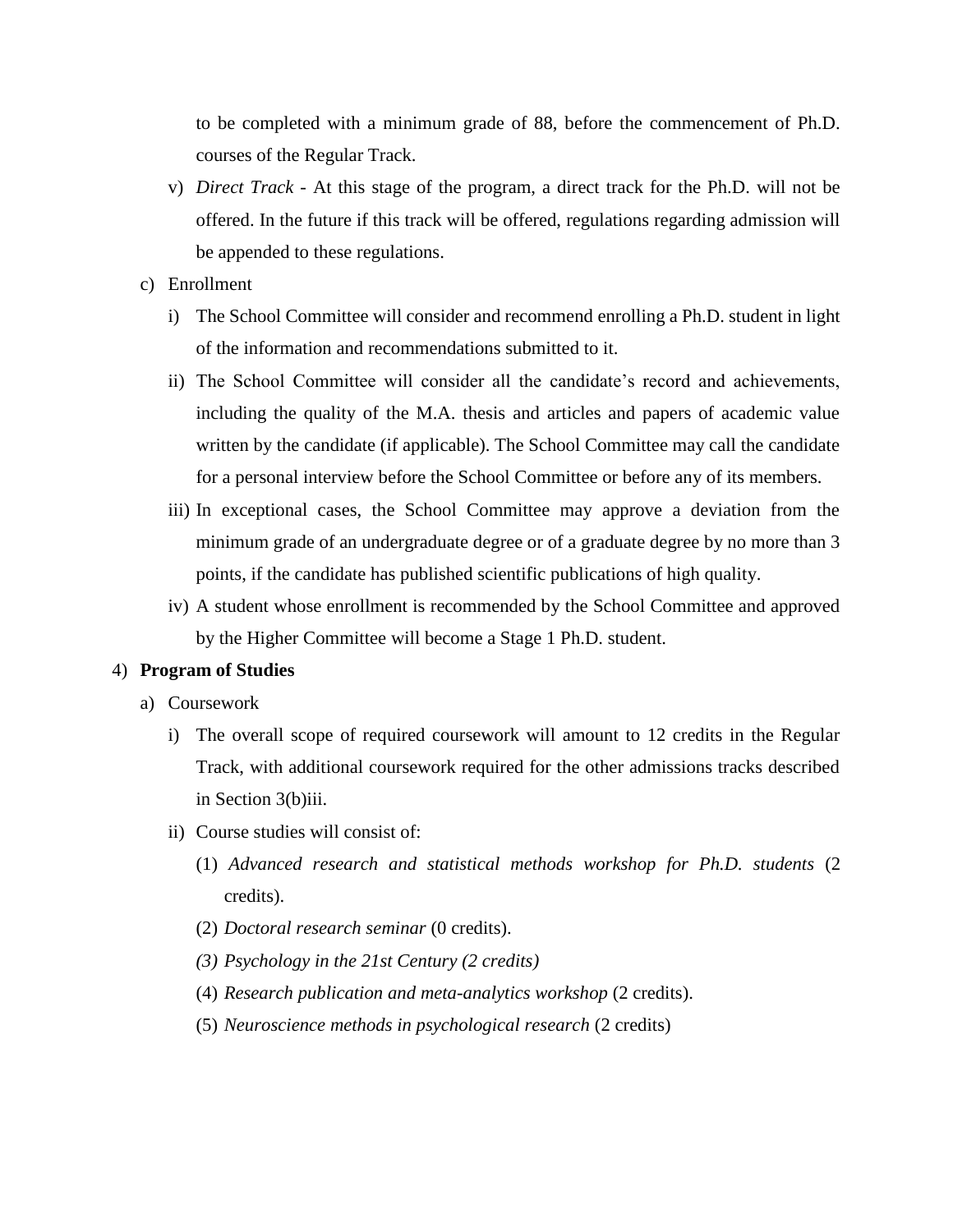- (6) Graduate-level electives offered at the Baruch Ivcher School of Psychology, at departments of psychology at other universities, or in other IDC Herzliya schools (4 credits).
- b) Submitting a Dissertation Proposal and Enrollment as a Stage 2 Research Student
	- i) During Stage 1 of the program, students will prepare a thesis proposal. The proposal will include the subject of the dissertation, a review of existing literature on the research question, a detailed research plan, the research methodology, details of the expected research contribution of the study, and a preliminary bibliography. Attached to the proposal should be a consent letter by a designated supervisor from among the Baruch Ivcher School of Psychology faculty.
	- ii) During Stage 1, research will begin to be conducted under the guidance of the supervisor to collect preliminary data to ensure that the studies in the proposal are viable and can lead to a series of studies that will form the dissertation.
	- iii) The student's supervisor will propose, and the School Ph.D. Committee will appoint, an Advisory Committee, consisting of the supervisor, one additional IDC faculty member, and one external adviser from another academic institution. The Advisory Committee will review the proposal and conduct a consultation with the student, who will be required to revise the proposal to the satisfaction of the Advisory Committee.
	- iv) After the approval of the proposal by the Advisory Committee, the Ph.D. student will submit the dissertation proposal to the School Ph.D. Committee for additional review and final approval. With that approval and completion of all required courses, the student will be considered to be in Stage 2 of the program.
	- v) The Report by the School Committee
		- (1) The School Committee will provide regular reports of its discussions to the Higher Committee.
		- (2) The Higher Committee will be authorized to approve the decisions of the School Committee, to reject them, or to request of the School Committee to go back and discuss the matter pursuant to the guidelines put out by the Higher Committee. In the case of a negative decision, the Higher Committee will detail its reasons to the student and his supervisor. Insofar as it deems fitting, the Higher Committee may consult with experts in the field.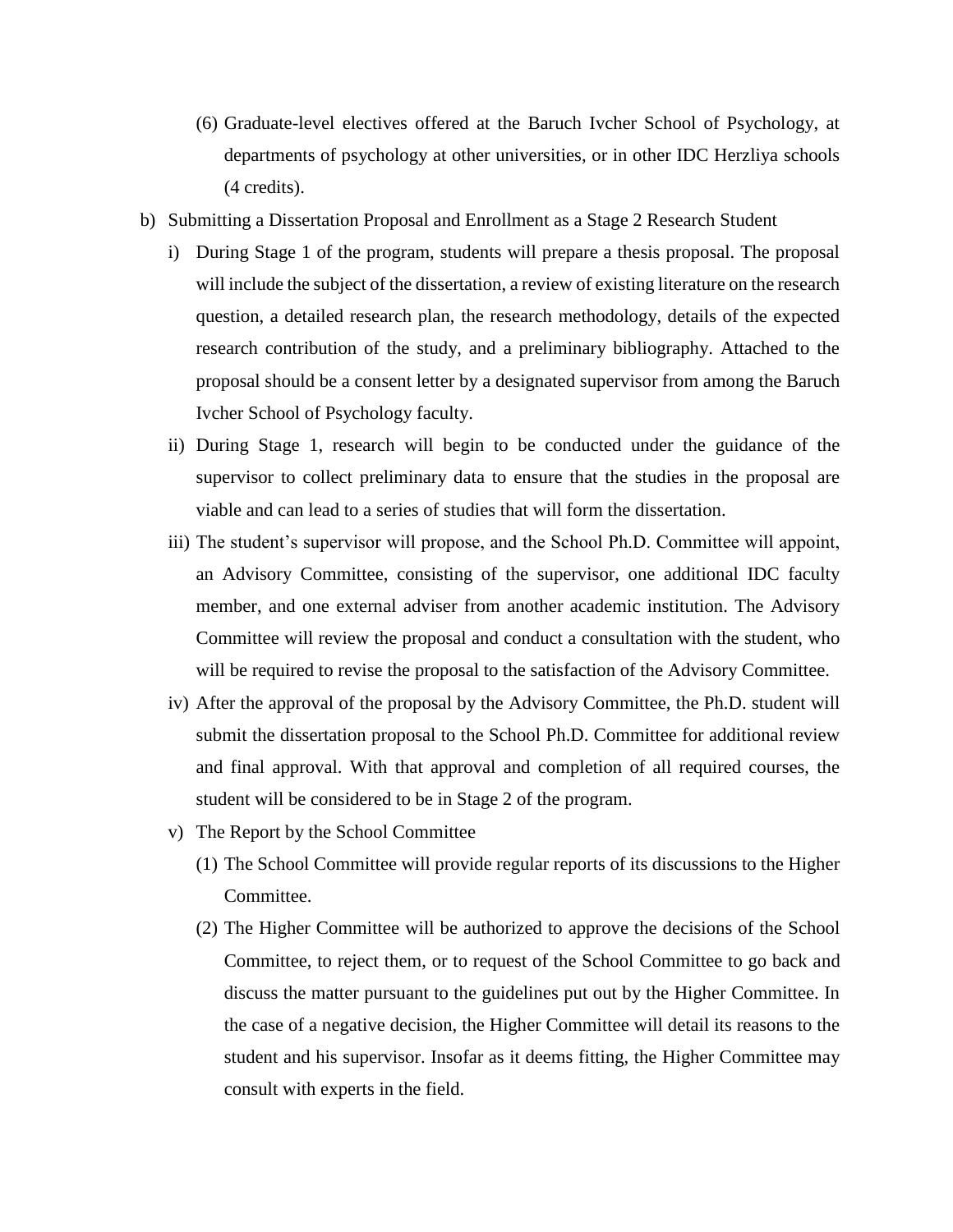- (3) Appeal The Research Student and/or the supervisor will be permitted to appeal, before the Higher Committee, a decision taken by the School Committee. To this end, they can receive the main point of the reasons of the School Committee and the main points of the considered opinions submitted to it, but with no information regarding the identification of those expressing a position or providing considered opinions.
- **vi)** Partial Publication: A student may publish part of his or her study during the course of writing the dissertation, provided that he or she have obtained authorization from his or her supervisor. The supervisor will report of the approval as stated, to the School Committee. The student, in such a case, must stipulate that the publication is part of a dissertation that is being written at IDC Herzliya and will indicate the name of the supervisor.

### 5) **The Obligations of the Student**

- a) To act in accordance with the advice and guidance of the supervisor.
- b) To meet the supervisor in a regular manner and not less than once every three months. A supervisor who lives abroad may maintain contact via correspondence. The student is to inform the supervisor and the School Committee of any absence from Israel, during the course of the academic year, for periods of time exceeding two months.
- c) To submit to the School Committee, once a year, with the approval of the supervisor, a progress report, that will include: details of the courses taken by the student, details of the research that was carried out and a report of the chapters and articles written during the course of the year and the estimate of the date of completion of the Ph.D. dissertation.
- d) To submit the Ph.D. dissertation within five years from the date of enrollment as a Stage 1 Research Student. In special cases, if the School Committee is convinced that the student is close to completing his/her Ph.D. dissertation and with the recommendation of the supervisor, then the School Committee may approve an additional one-year extension.

## **6) Requirements of the Ph.D. Dissertation**

- a) The dissertation may be submitted in one of two formats, subject to the approval of the Advisory Committee:
	- i) Standard dissertation format.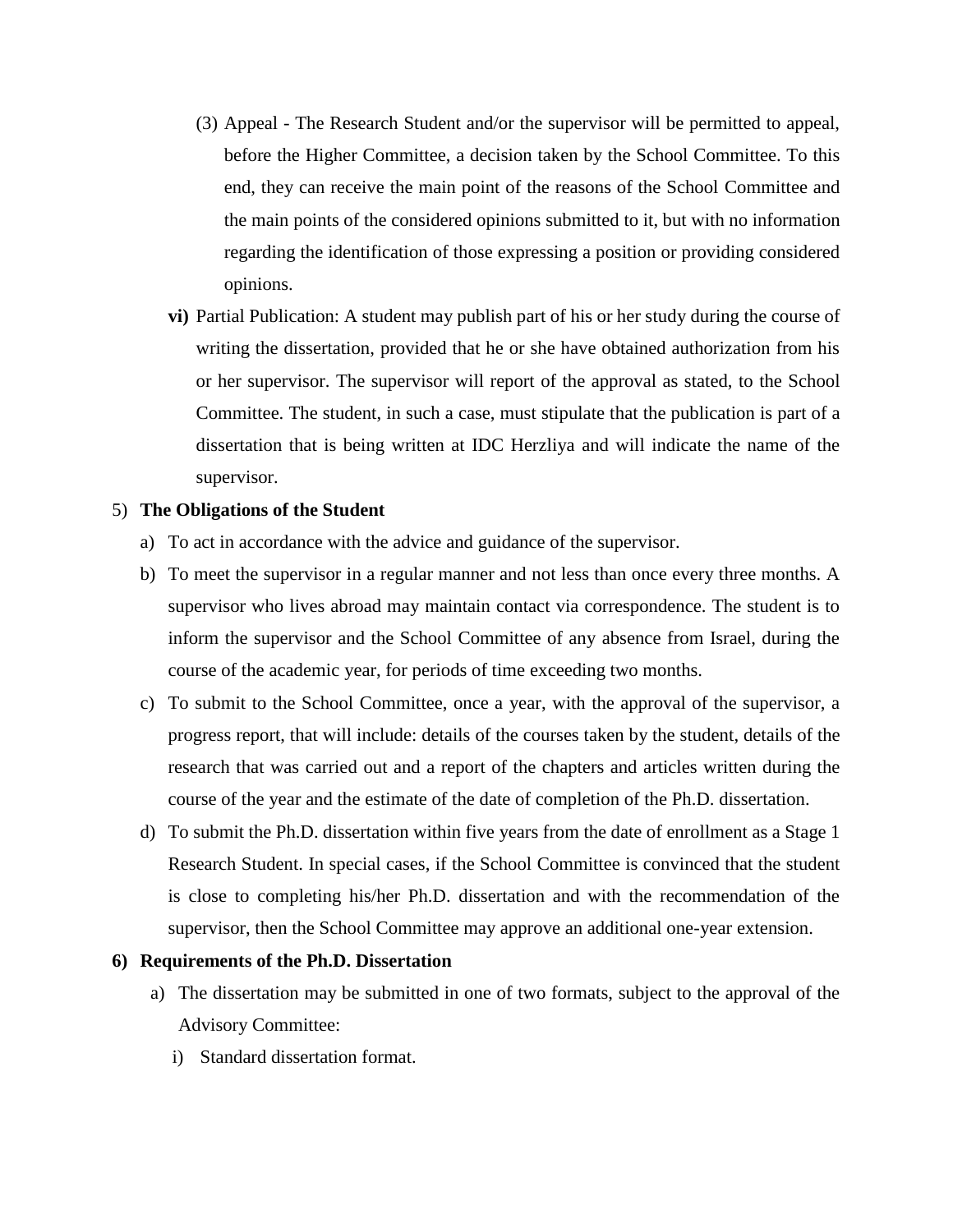- ii) Three articles in peer-reviewed publications for which the student was the lead or colead author. In this case, the student should be lead author in at least two of the papers, and co-lead in the remaining one. It is sufficient for the articles to be accepted for publication.
- b) The Dissertation Format
	- i) The dissertation will comply with accepted uniform citation rules.
	- ii) The dissertation will contain a full and accurate description of the sources of information, will stipulate the reliance upon preceding studies and what lead the student to reach conclusions.
	- iii) The dissertation will be based upon independent and original research carried out by the student, which constitutes an original contribution to promoting the knowledge and the understanding of the research subject.
	- iv) The supervisor's authorization regarding the completion of the dissertation, it being qualified for submission for review and the considered opinion of the supervisor, will be attached to the paper.
	- v) An abstract in the Hebrew language, of a length of approximately 5% of the length of the dissertation, will be attached to the paper, in addition to the abstract in the English language.
	- vi) The Ph.D. dissertation will be submitted to the School Committee in 6 copies and in a digital format.
	- vii)A bound copy of the dissertation will be submitted to the library, together with a digital file. The Baruch Ivcher School of Psychology may make the dissertation public online and in other formats.
- c) Changes to the subject of the dissertation
	- i) The Research Student will be entitled to change the subject of the research, to narrow it or expand it, with the consent of the supervisor, with the consent of the School Committee, and with the approval of the Higher Committee.
	- ii) In the case of a change of the subject of the study, the School Committee will decide with respect to the student's period of studying prior to the change in the subject of the study, whether to take this period of time into account and to what extent.
- d) Submission of the Ph.D. Dissertation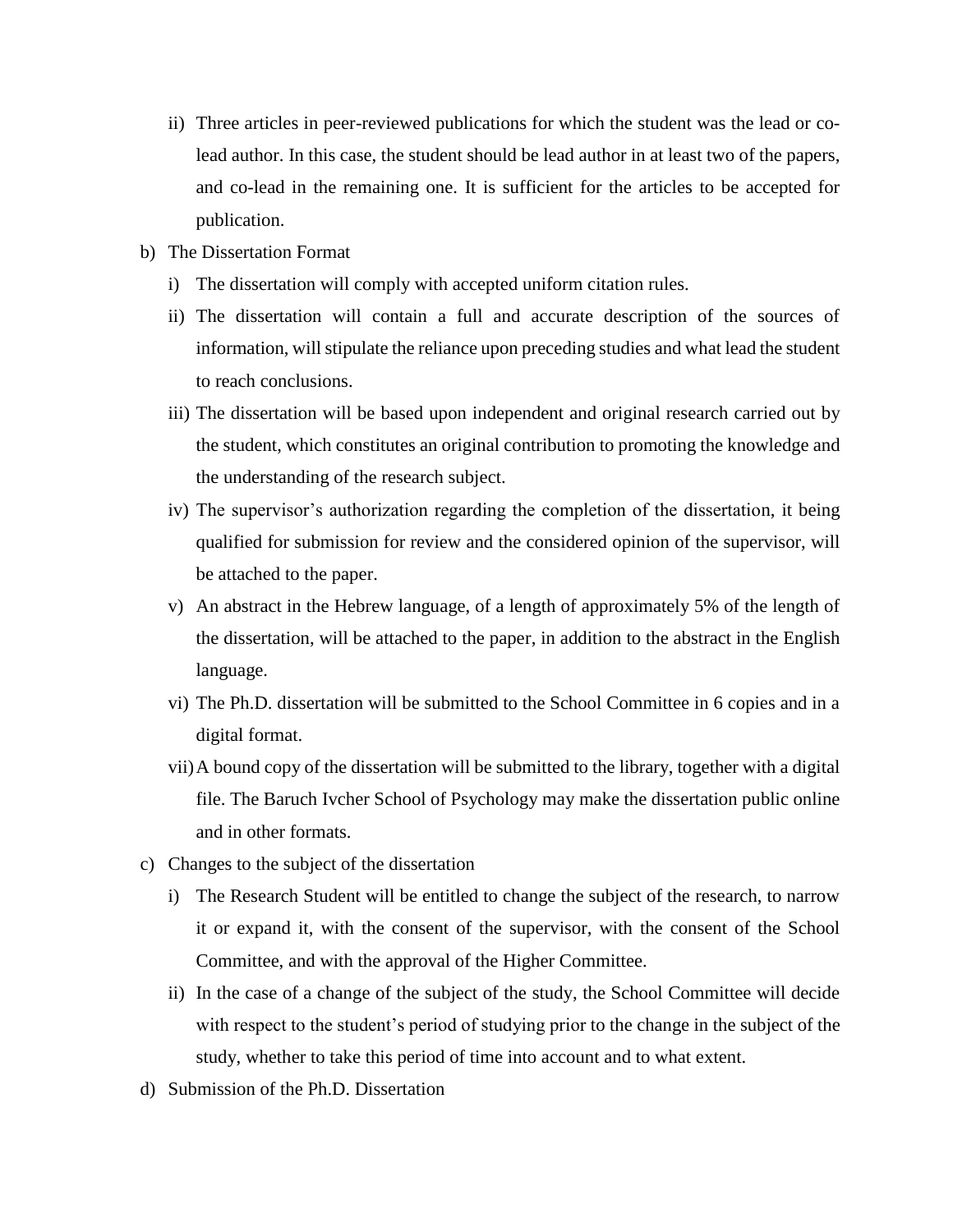- i) A Ph.D. student who has been enrolled for at least two years and who has fulfilled all the requirements that he is obligated to fulfill, will be entitled to submit his/her Ph.D. dissertation for review. In the case of extraordinary excellence, the School Committee will be able to approve a shorter period than that.
- ii) The dissertation will be submitted to the Higher Committee together with the authorization of the supervisor and the recommendations of the School Committee.
- e) Review of the Dissertation
	- i) The Higher Committee will appoint one expert in the field of study from another academic institution who will serve, together with the Advisory Committee, as reviewers of the dissertation.
	- ii) The dissertation will be reviewed and approved in accordance with the Rules and Requirements of the Ph.D. Program in Psychology. Among other things, each reviewer will submit a detailed opinion, in writing, in which he or she will recommend one of the following: (1) approval of the dissertation and the awarding of a degree of Doctor of Philosophy (Ph.D.); (2) approval of the dissertation subject to revisions and changes; (3) rejection of the dissertation.
	- iii) The School Committee will consider the recommendations of the advisory committee as well as that of the external reviewer, and will reach a final decision regarding whether the dissertation meets the academic standards required for a Ph.D. degree. The School Committee may require the candidate to execute a revision of the dissertation. The revision will be subject to the same procedure as described above. A candidate will be given only one opportunity for a revision.
	- iv) The dissertation will not be given a grade. In cases of extraordinary excellence, provided that all the reviewers so recommend, the School Committee may recommend granting a grade of "Excellent," which will be subject to approval of the Higher Committee.
	- **v)** A dissertation that was rejected will be returned to the student. The student will be permitted to publish the paper under his or her personal responsibility and may not mention, in the publication, that the paper was written as a Ph.D. dissertation at the IDC Herzliya.

#### 7) **Miscellaneous**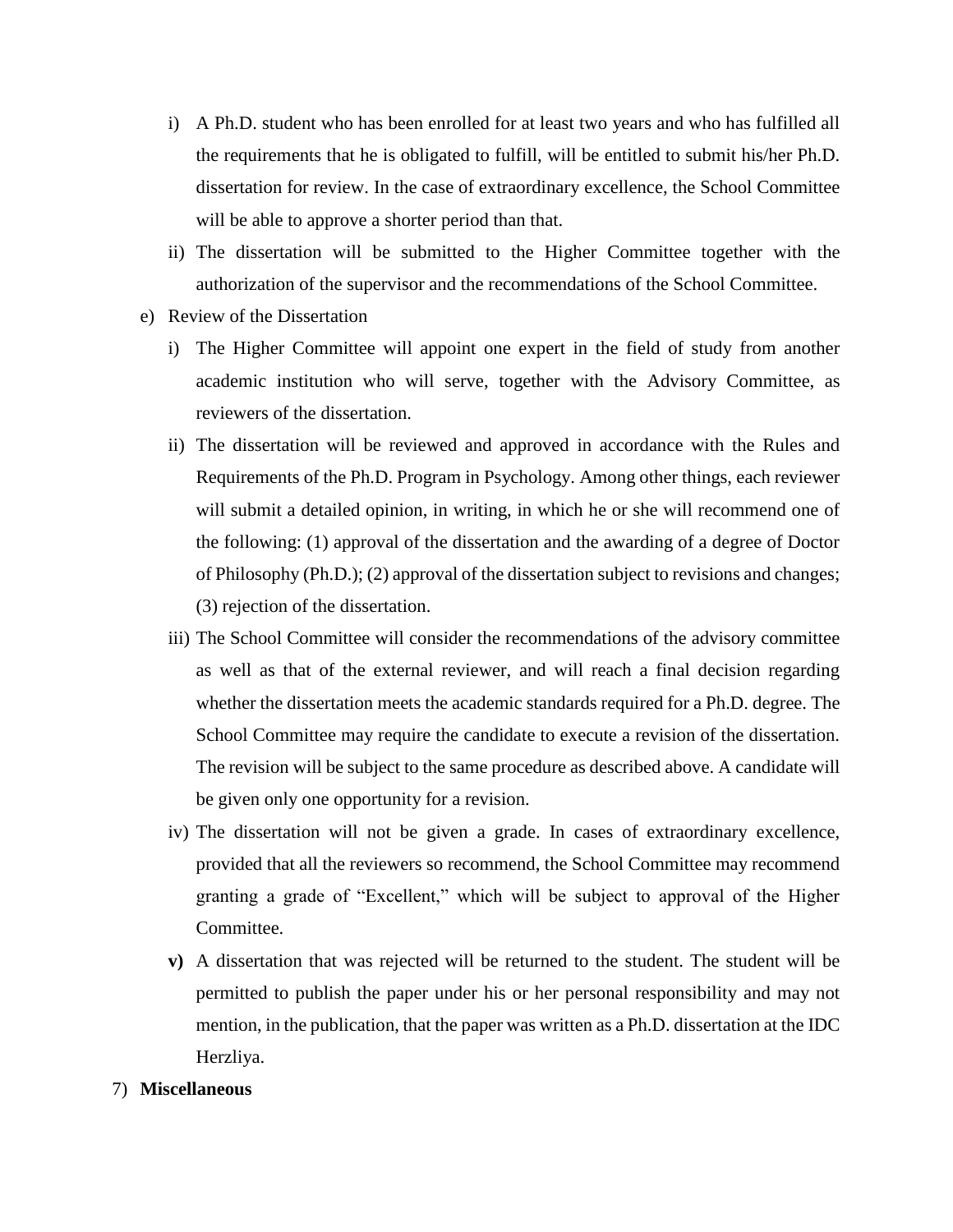- a) Termination and/or Suspension of the Studies
	- i) A student who decided to terminate his or her studies will be obligated to inform the School Committee to this effect, in writing.
	- ii) Should it transpire that a student has not complied with one of the stated rules of the Rules and Regulations of the Ph.D. Program in Psychology, the School Committee will be entitled to recommend to the Higher Committee to terminate the student's studies.
	- iii) With respect to a student whose studies were suspended, whether at the student's initiative or at the initiative of the IDC Herzliya, the student can approach the School Committee with a request to renew his or her studies. The Committee will consider whether to recommend to the Higher Committee to accept the student's request. Such a request can be submitted no later than one year after the suspension of studies. This rule does not apply to a student whose studies were terminated due to his or her not complying with the academic requirements.
	- iv) In special cases, the student can, upon the recommendation of the supervisor and with the approval of the School Committee, submit a request for the suspension of his studies for a period of up to one year. Should such a suspension have been approved, the suspension period will not be included in the maximum time period for the Research Student to complete his or her obligations.
	- v) With respect to a student who does not make proper progress in his or her studies or in his or her research, the School Committee will be entitled to recommend, upon consultation with the supervisor, the termination of the student's enrollment. Special weight will be given to cases in which a research proposal, that has been submitted more than once, has not been approved.
	- vi) Prior to the student's enrollment being terminated, he will be given the chance to make his or her claims before the School Committee.
- b) Copyright
	- i) A student who writes a Ph.D. Dissertation is solely responsible for all content therein and including the data upon which his Ph.D. dissertation was based, the gathering thereof and the reliability of the presentation thereof, and all that this entails.
	- ii) A Ph.D. holder, whose degree was conferred by IDC Herzliya, whose dissertation has been approved by the qualified academic institutions and who publishes all or part of